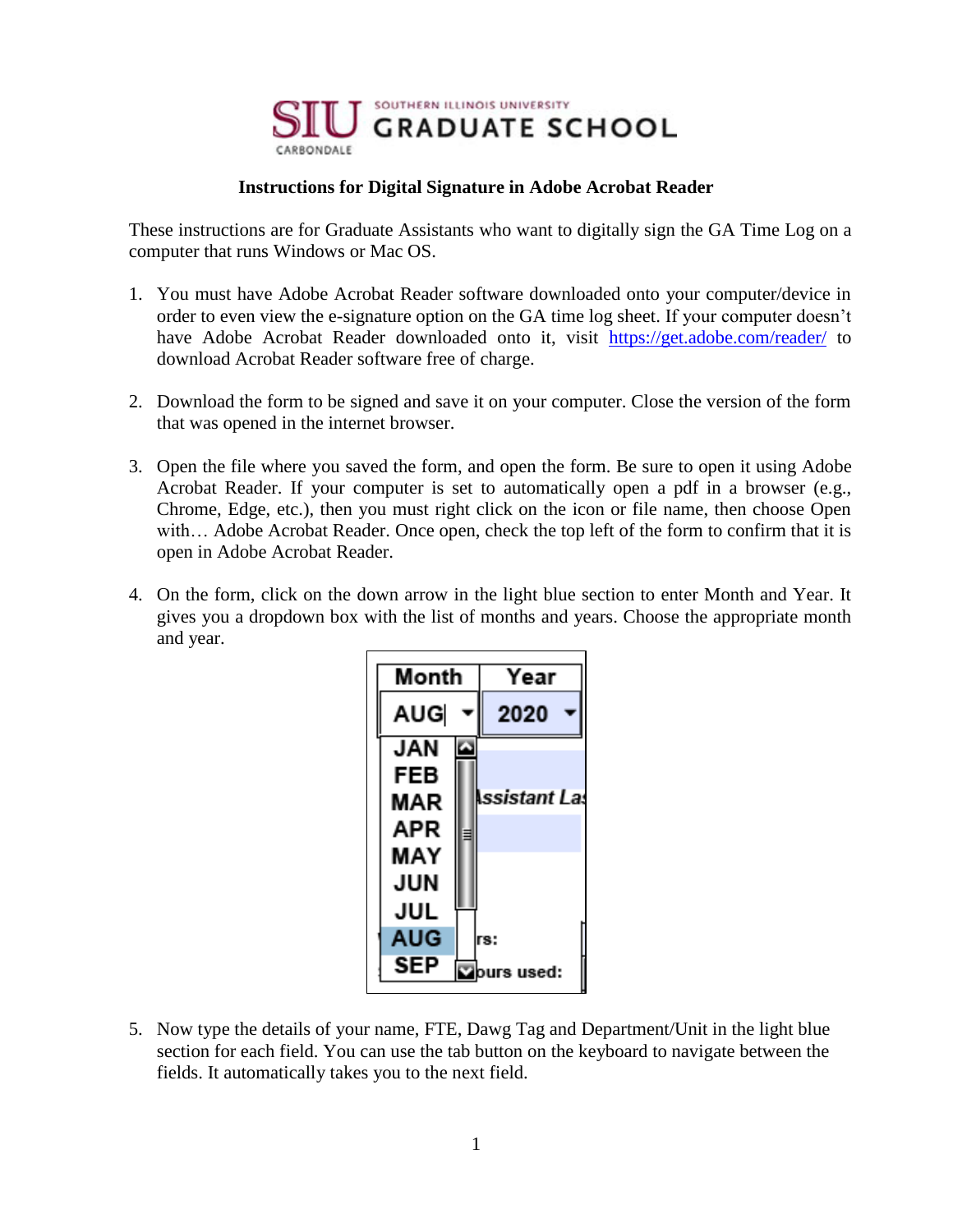| Month<br>Year<br><b>AUG</b><br>2020      | <b>GRADUATE ASSISTANT TIME LOG: SIU Carbondale</b> |
|------------------------------------------|----------------------------------------------------|
| KALUVAKURI, SWATHI                       | 50%                                                |
| Graduate Assistant Last Name, First Name | FTE (FTE for GA assignment, e.g., .25, .50)        |
| <b>GRAD SCHOOL</b><br>854XXXXXX          |                                                    |
| Department / Unit<br>DawqTaq             |                                                    |

6. Now fill the time log by entering the number of hours worked/ sick leave hours used or other leaves used for each date. Type the number and use the tab button to move to the next date. **Note:** You don't have to manually enter 4.000, the adobe reader will automatically change number 4 to decimal 4.000 or enter 4.5 if you worked four and half hours that day. The numbers 4, 4.5 here are examples only. Monthly Total Hours will be populated automatically by Adobe.

|                         |    |       |       | 4     | 5     | 6     |       | 8  | 9     | 10    | 11    | 12    | 13    | 14    | 15 |       |                       |
|-------------------------|----|-------|-------|-------|-------|-------|-------|----|-------|-------|-------|-------|-------|-------|----|-------|-----------------------|
| <b>Worked hours:</b>    |    |       | 4.000 | 4.000 | 4.000 | 4.500 | 4.000 |    |       | 4.000 | 4.000 | 4.000 | 4.000 | 4.000 |    |       |                       |
| Sick leave hours used:  |    |       |       |       |       |       |       |    |       |       |       |       |       |       |    |       |                       |
| Other Leave hours used: |    |       |       |       |       |       |       |    |       |       |       |       |       |       |    |       |                       |
| Total                   |    |       | 4.000 | 4.000 | 4.000 | 4.500 | 4.000 |    |       | 4.000 | 4.000 | 4.000 | 4.000 | 4.000 |    |       |                       |
|                         |    |       |       |       |       |       |       |    |       |       |       |       |       |       |    |       | Monthly               |
|                         | 16 | 17    | 18    | 19    | 20    | 21    | 22    | 23 | 24    | 25    | 26    | 27    | 28    | 29    | 30 | 31    | Total<br><b>Hours</b> |
| <b>Worked hours:</b>    |    | 4.000 | 4.000 | 4.000 | 4.000 | 4.000 |       |    | 4.000 | 4.000 | 4.000 | 4.000 | 4.000 |       |    | 4.000 | 84.5                  |
| Sick leave hours used:  |    |       |       |       |       |       |       |    |       |       |       |       |       |       |    |       |                       |
| Other leave hours used: |    |       |       |       |       |       |       |    |       |       |       |       |       |       |    |       |                       |
| Total:                  |    | 4.000 | 4.000 | 4.000 | 4.000 | 4.000 |       |    | 4.000 | 4.000 | 4.000 | 4.000 | 4.000 |       |    | 4.000 | 84.5                  |

7. In the same way, type the explanation of other leave or any additional comments in the blue boxes, if needed.

| <b>Explanation of other leave:</b> | <b>Additional comments or note:</b> |
|------------------------------------|-------------------------------------|
| Explanation of other leave:        | No leaves used                      |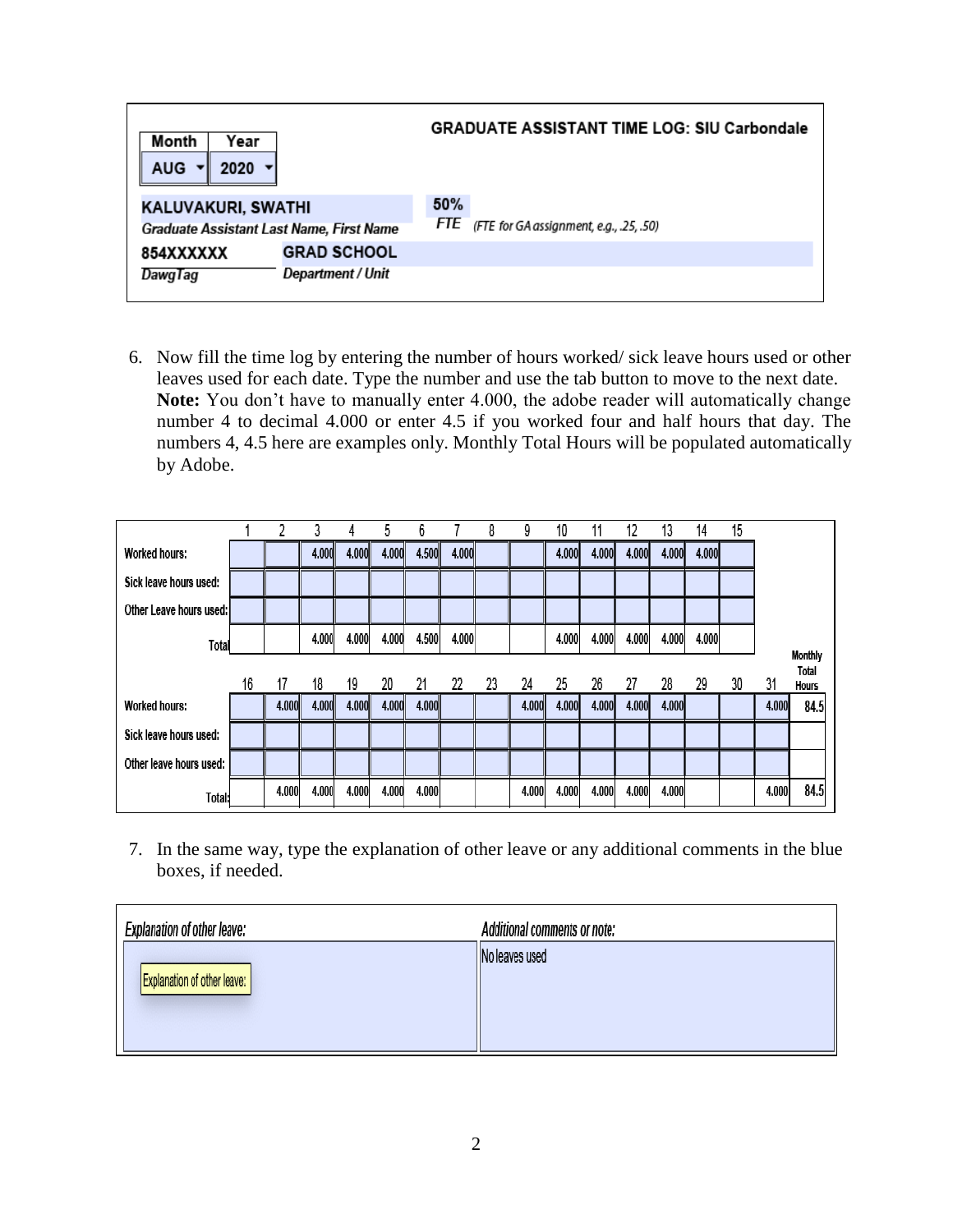- 8. Here is the most important thing to do, to digitally sign your time log. Click on the blue box above Graduate Assistant Signature.
- 9. If you already have a Digital ID configured with Adobe Acrobat Reader, then skip to step 15 below.
- 10. If you do not already have a Digital ID configured with Adobe Acrobat Reader, the "Digital ID Configuration Required" box should pop up. Click on "Configure Digital ID."



11. In the "Configure a Digital ID for signing" popup box, click on "Create a new Digital ID" then click on "Continue."

| Configure a Digital ID for signing                                                                                                                                |        |  |                                                                                                   |  |  |  |  |
|-------------------------------------------------------------------------------------------------------------------------------------------------------------------|--------|--|---------------------------------------------------------------------------------------------------|--|--|--|--|
| A Digital ID is required to<br>create a digital                                                                                                                   |        |  | Select the type of Digital ID:                                                                    |  |  |  |  |
| signature. The most secure<br>Digital ID are issued by<br>trusted Certificate<br>authorities and are based<br>on secure devices like<br>smart card or token. Some | $\Box$ |  | Use a Signature Creation Device<br>Configure a smart card or token connected to your<br>computer  |  |  |  |  |
| are based on files.<br>You can also create a new<br>Digital ID, but they provide<br>a low level of identity<br>assurance.                                         | ∩      |  | Use a Digital ID from a file<br>Import an existing Digital ID that you have obtained<br>as a file |  |  |  |  |
|                                                                                                                                                                   | O      |  | Create a new Digital ID<br>Create your self-signed Digital ID                                     |  |  |  |  |
|                                                                                                                                                                   |        |  | Continue<br>Cancel                                                                                |  |  |  |  |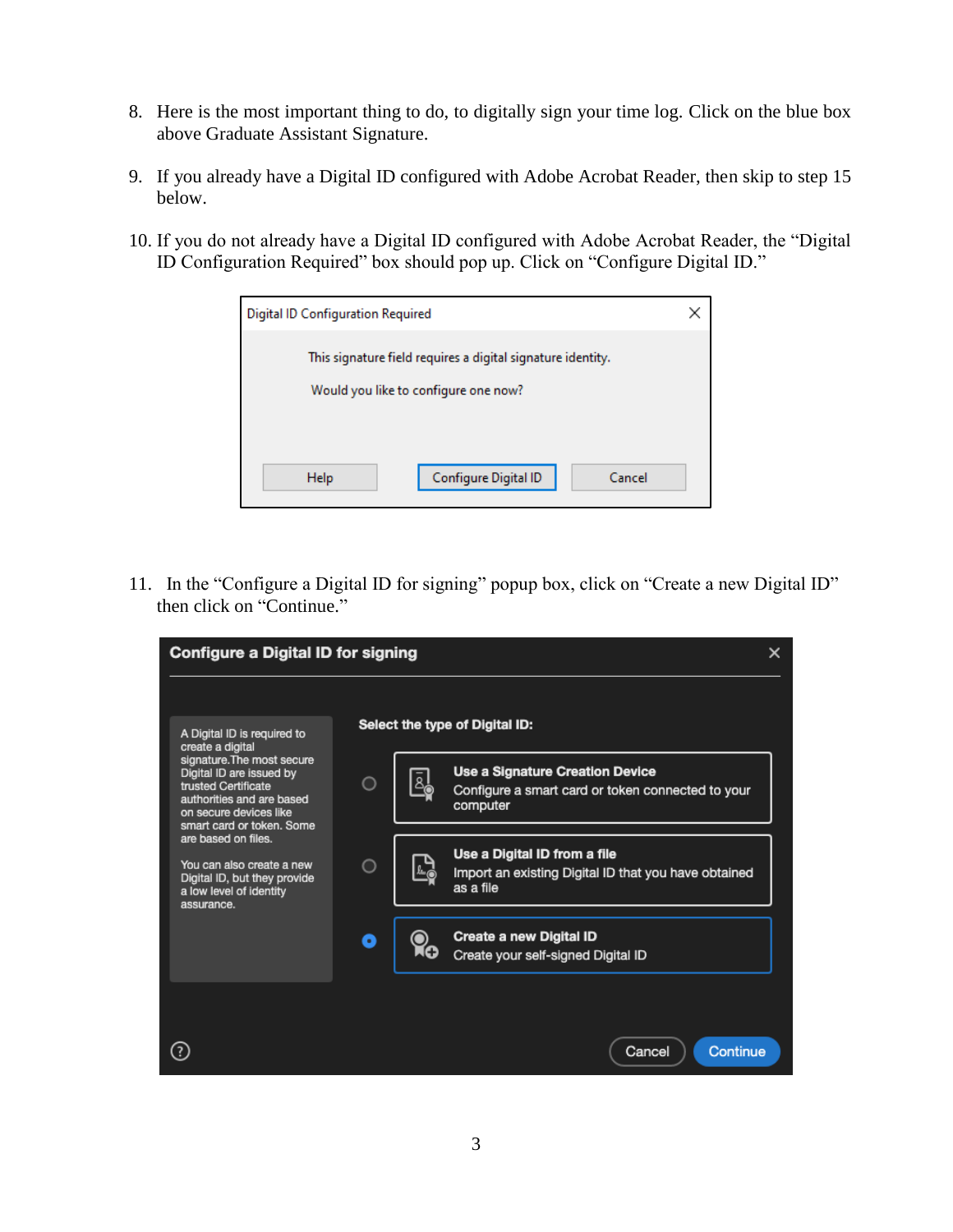12. The next step asks whether you want to save your Digital ID to a file on your computer or save to the Windows Certificate Store if you are using Windows or Save to Apple Key Chain if you are using Mac OS. Choose either of the options. Both will work. If you want more information, click on the little question mark in the lower left corner of the dialogue box. Make a selection, and then click on "Continue."



13. Create a Self-Signed Digital ID – Enter your name, organization (optional), and email address, then click on "Save."

|                                                                 | Create a self-signed Digital ID<br>×<br>Swathi Kaluvakuri<br>Name<br><b>Organizational Unit</b><br>Southern Illinois University<br><b>Organization Name</b><br>not provide the assurance<br><b>Email Address</b><br>swathi.kaluvakuri@siu.edu<br><b>US - UNITED STATES</b><br>Country/Region<br>2048-bit RSA<br><b>Key Algorithm</b><br><b>Digital Signatures</b><br>Use Digital ID for<br>Continue<br><b>Back</b> |  |  |
|-----------------------------------------------------------------|--------------------------------------------------------------------------------------------------------------------------------------------------------------------------------------------------------------------------------------------------------------------------------------------------------------------------------------------------------------------------------------------------------------------|--|--|
|                                                                 |                                                                                                                                                                                                                                                                                                                                                                                                                    |  |  |
| Enter the identity<br>information to be used for                |                                                                                                                                                                                                                                                                                                                                                                                                                    |  |  |
| creating the self-signed<br>Digital ID.                         |                                                                                                                                                                                                                                                                                                                                                                                                                    |  |  |
| Digital IDs that are self-<br>signed by individuals do          |                                                                                                                                                                                                                                                                                                                                                                                                                    |  |  |
| that the identity information<br>is valid. For this reason they |                                                                                                                                                                                                                                                                                                                                                                                                                    |  |  |
| may not be accepted in<br>some use cases.                       |                                                                                                                                                                                                                                                                                                                                                                                                                    |  |  |
|                                                                 |                                                                                                                                                                                                                                                                                                                                                                                                                    |  |  |
|                                                                 |                                                                                                                                                                                                                                                                                                                                                                                                                    |  |  |
|                                                                 |                                                                                                                                                                                                                                                                                                                                                                                                                    |  |  |
|                                                                 |                                                                                                                                                                                                                                                                                                                                                                                                                    |  |  |
| 2                                                               |                                                                                                                                                                                                                                                                                                                                                                                                                    |  |  |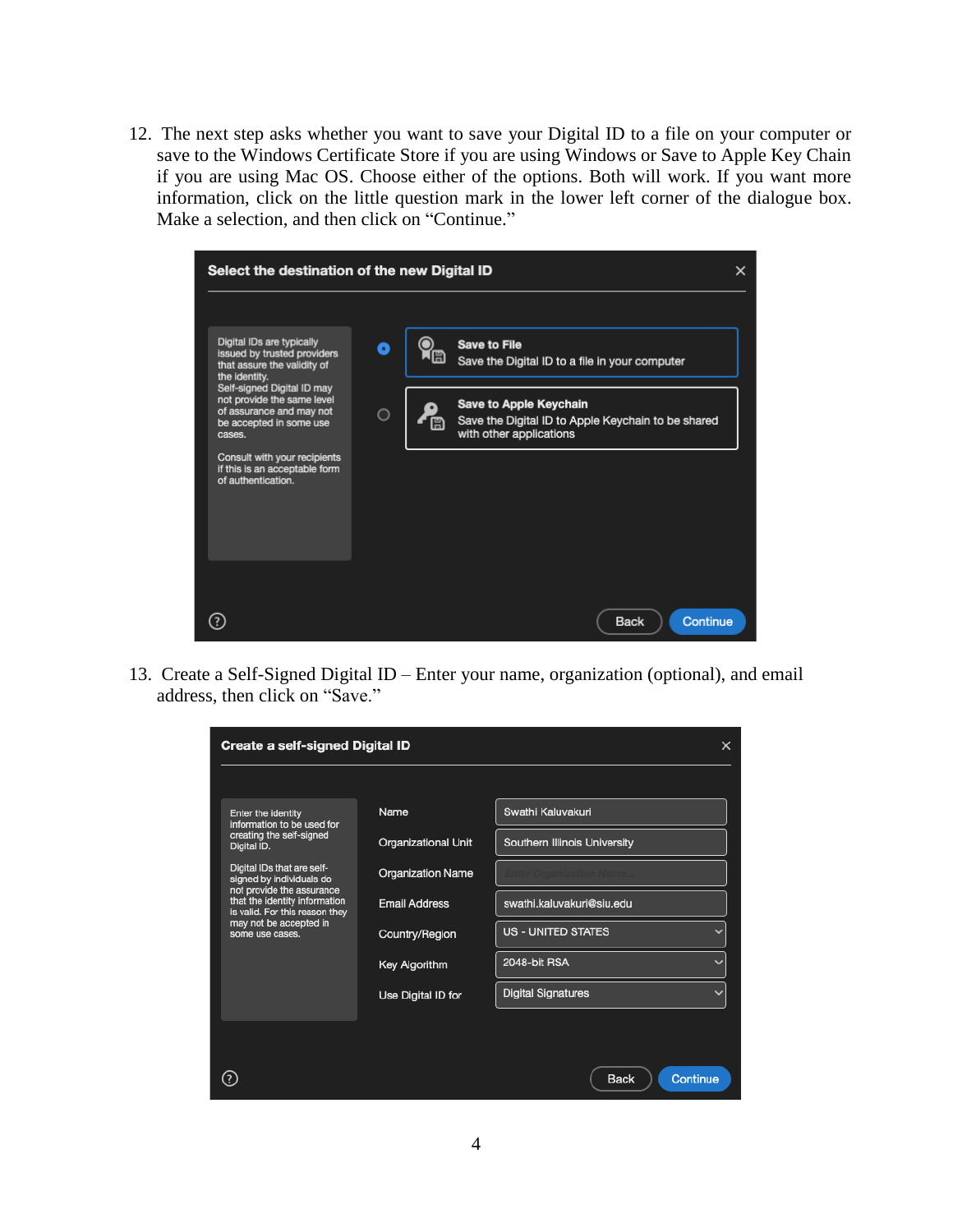14. If you chose to save the Digital ID to a file, then the next box asks you to choose which file to save it in. You can use the one that automatically populates the box, or you can click on "Browse" to choose a different one. Below that, you'll create a password. You'll use this password in the future for any forms that you'll sign on this same computer. Type the password in the red box, and then type it again in the second red box, to confirm. Then click "Save."

| Save the self-signed Digital ID to a file                                                                                                                                                                                              |                                                                                                                                                                                                             |  |  |  |  |  |  |
|----------------------------------------------------------------------------------------------------------------------------------------------------------------------------------------------------------------------------------------|-------------------------------------------------------------------------------------------------------------------------------------------------------------------------------------------------------------|--|--|--|--|--|--|
| Add a password to protect<br>the private key of the Digital<br>ID. You will need this<br>password again to use the<br>Digital ID for signing.<br>Save the Digital ID file in a<br>known location so that you<br>can copy or backup it. | Your Digital ID will be saved at the following location :<br>/Users/swathikaluvakuri/Library/Application Support/A<br><b>Browse</b><br>Apply a password to protect the Digital ID:<br>Confirm the password: |  |  |  |  |  |  |
|                                                                                                                                                                                                                                        | <b>Back</b><br>Save                                                                                                                                                                                         |  |  |  |  |  |  |

15. Sign with a Digital ID – Choose the digital ID that you want to use for signing, and then click "Continue."

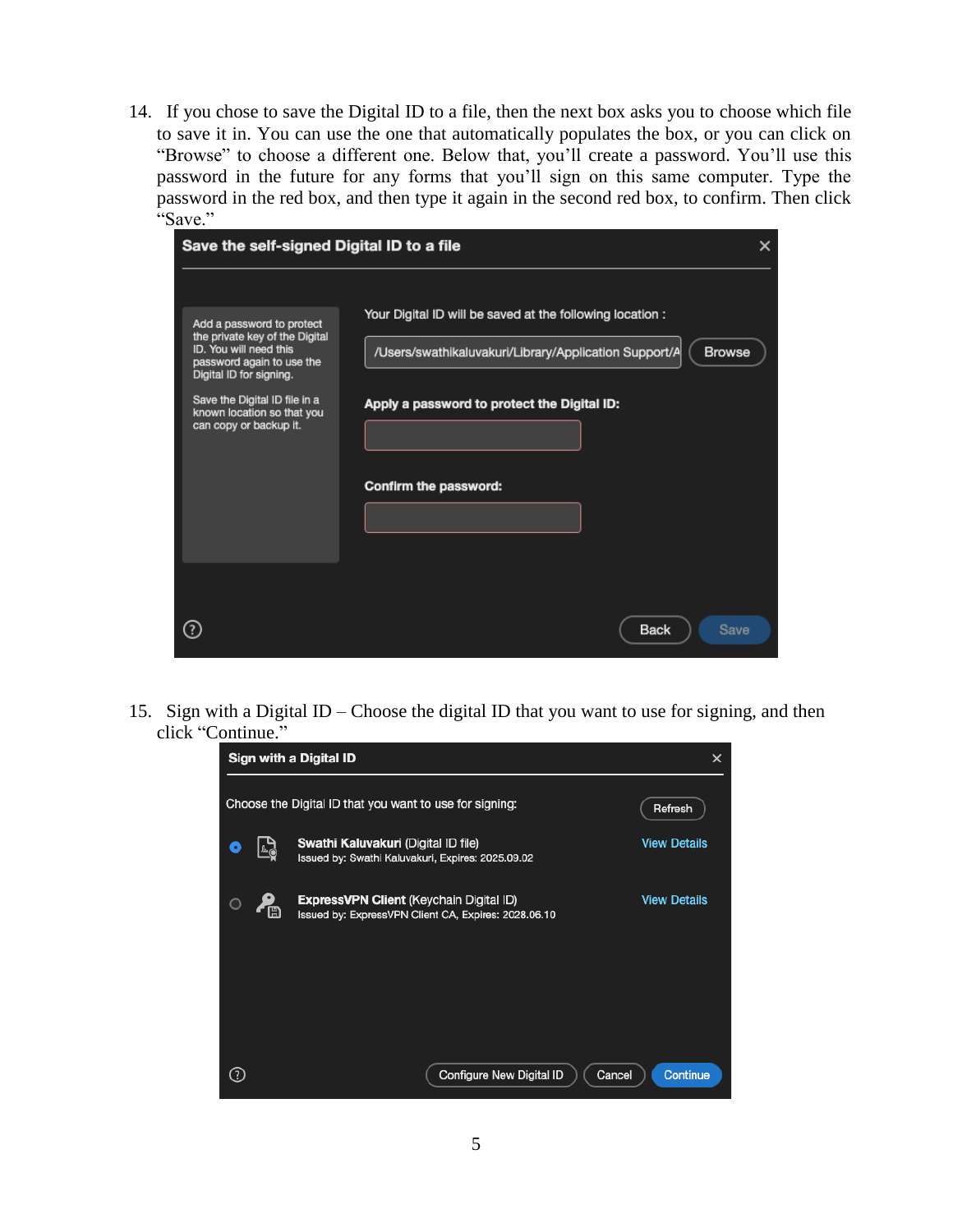16. Enter your password in the red box, and then click on "Sign."



17. Adobe Acrobat Reader will automatically prompt you to save the form you are signing. You can save as the existing file name, or save using a new file name. You can also choose the location (file) the form will be saved. Make those choices and then click "Save."

|        | Save As                                |        |             |
|--------|----------------------------------------|--------|-------------|
|        |                                        |        |             |
|        | Save As: August 2020 Time Log - Swathi |        |             |
| Tags:  |                                        |        |             |
| Where: | <b>Exercise</b> Desktop                |        | Ĉ           |
|        | Format: Adobe PDF Files                | ٥      |             |
|        |                                        | Cancel | <b>Save</b> |
|        |                                        |        |             |

18. After you click the save button, it takes you back to the PDF document on Adobe Reader. Click on the light blue box above the Date. You can type the date or use the drop down button to choose from the Calendar. This is how it looks after entering the date. Now don't forget to save one more time after filling the date. You can do that by using Control+ S buttons on the key board or go to File option and click Save.